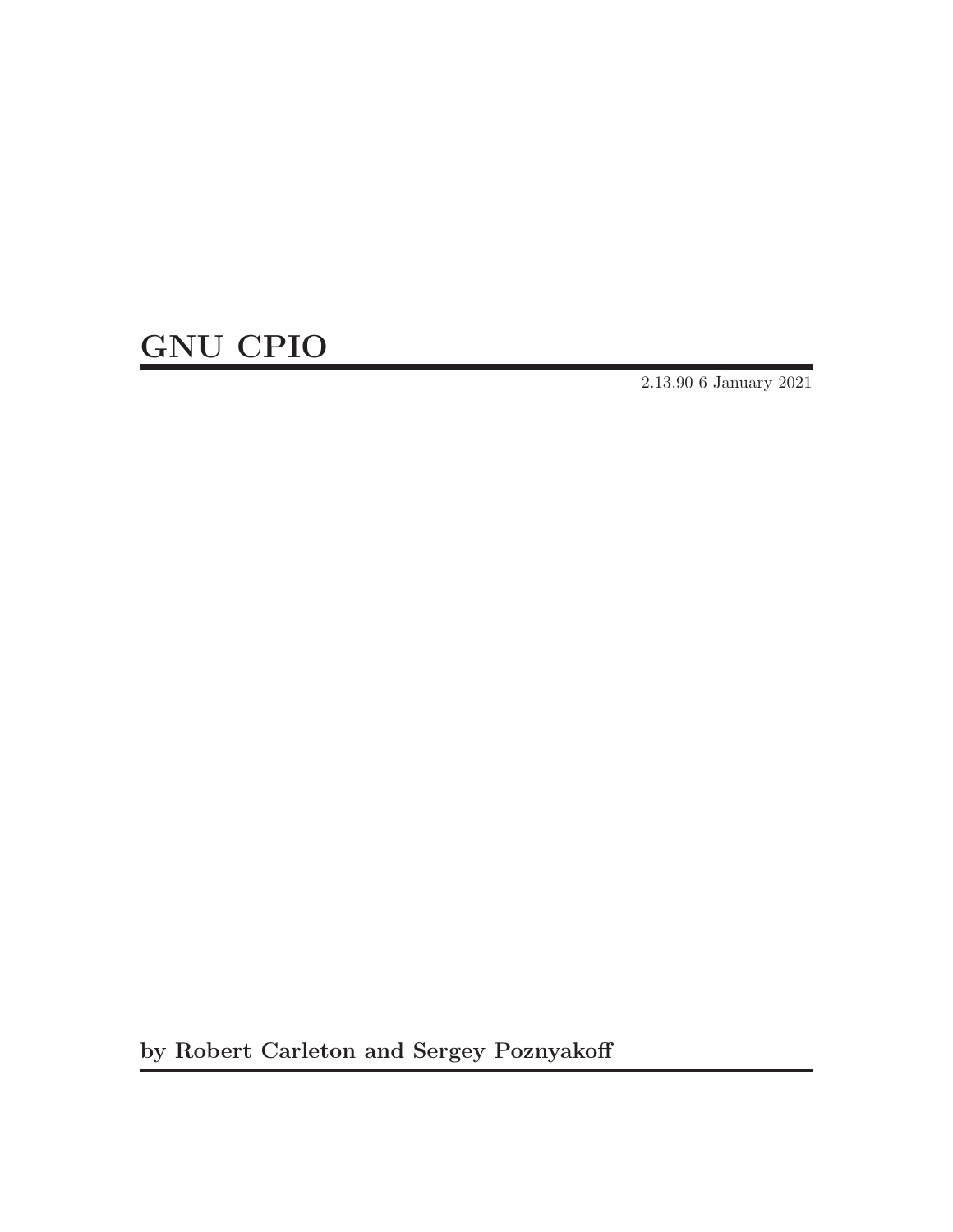This manual documents GNU cpio (version 2.13.90, 6 January 2021). Copyright © 1995, 2001–2002, 2004, 2010, 2014–2015, 2017, 2020–2021 Free Software Foundation, Inc.

Permission is granted to copy, distribute and/or modify this document under the terms of the GNU Free Documentation License, Version 1.2 or any later version published by the Free Software Foundation; with no Invariant Sections, with the Front-Cover texts being "A GNU Manual", and with the Back-Cover Texts as in (a) below. A copy of the license is included in the section entitled "GNU Free Documentation License".

(a) The FSF's Back-Cover Text is: "You have freedom to copy and modify this GNU Manual, like GNU software. Copies published by the Free Software Foundation raise funds for GNU development."

Published by the Free Software Foundation 51 Franklin Street, Fifth Floor, Boston, MA 02110-1301, USA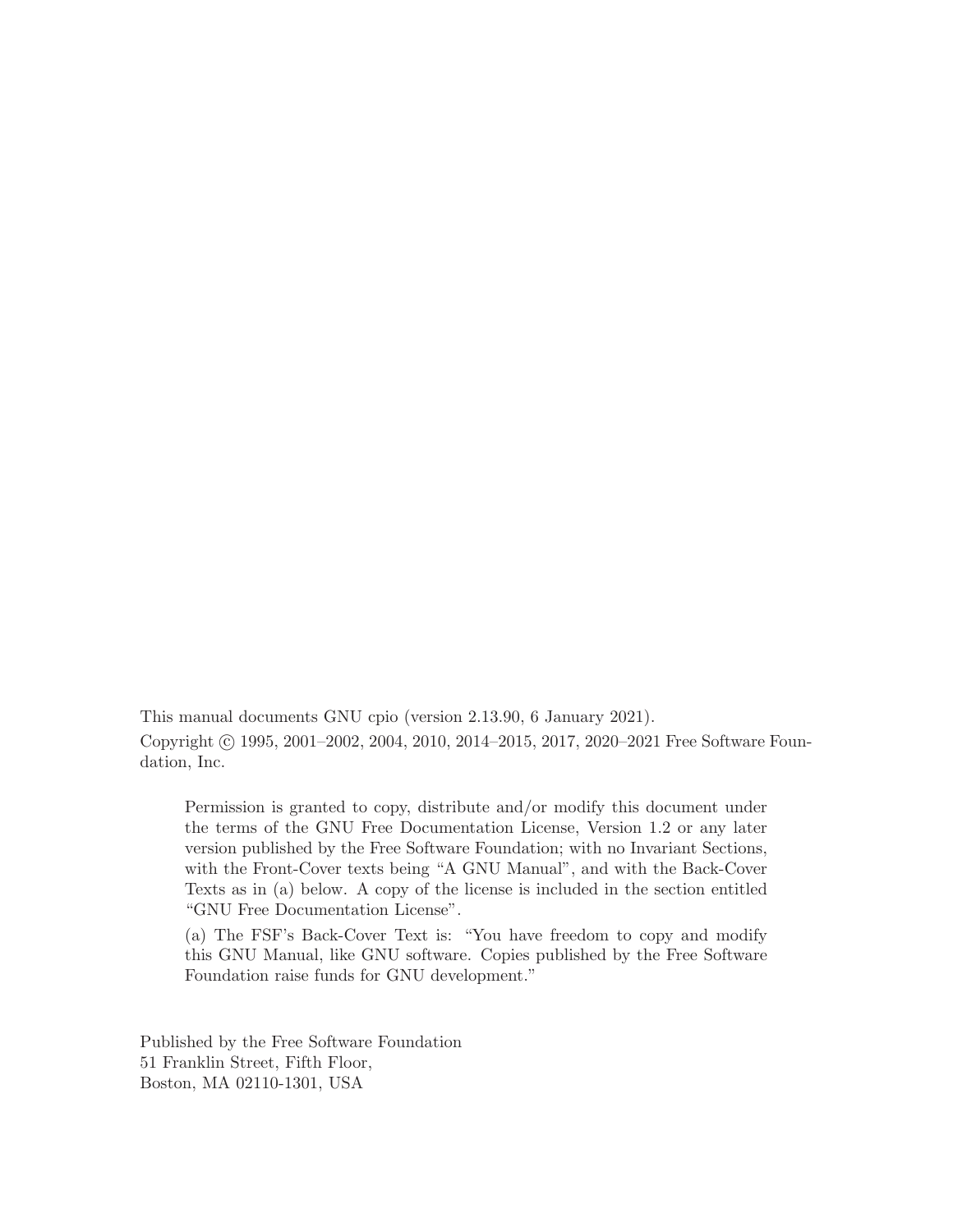## <span id="page-2-0"></span>1 Introduction

GNU cpio copies files into or out of a cpio or tar archive, The archive can be another file on the disk, a magnetic tape, or a pipe.

GNU cpio supports the following archive formats: binary, old ASCII, new ASCII, crc, HPUX binary, HPUX old ASCII, old tar, and POSIX.1 tar. The tar format is provided for compatibility with the tar program. By default, cpio creates binary format archives, for compatibility with older cpio programs. When extracting from archives, cpio automatically recognizes which kind of archive it is reading and can read archives created on machines with a different byte-order.

## 2 Tutorial

GNU cpio performs three primary functions. Copying files to an archive, Extracting files from an archive, and passing files to another directory tree. An archive can be a file on disk, one or more floppy disks, or one or more tapes.

When creating an archive, cpio takes the list of files to be processed from the standard input, and then sends the archive to the standard output, or to the device defined by the  $-F'$  option. See [Section 3.1 \[Copy-out mode\], page 2.](#page-3-0) Usually find or 1s is used to provide this list to the standard input. In the following example you can see the possibilities for archiving the contents of a single directory.

 $\sqrt{2\pi}$ 

✡ ✠

 $\sqrt{2\pi}$ 

✡ ✠

% ls | cpio -ov > directory.cpio

The  $\sim$ -o' option creates the archive, and the  $\sim$ -v' option prints the names of the files archived as they are added. Notice that the options can be put together after a single  $$ or can be placed separately on the command line. The '>' redirects the cpio output to the file 'directory.cpio'.

If you wanted to archive an entire directory tree, the find command can provide the file list to cpio:

```
% find . -print -depth | cpio -ov > tree.cpio
```
This will take all the files in the current directory, the directories below and place them in the archive 'tree.cpio'. Again the '- $\circ$ ' creates an archive, and the '- $\nu$ ' option shows you the name of the files as they are archived. See [Section 3.1 \[Copy-out mode\], page 2.](#page-3-0) Using the '.' in the find statement will give you more flexibility when doing restores, as it will save file names with a relative path vice a hard wired, absolute path. The '-depth' option forces find to print of the entries in a directory before printing the directory itself. This limits the effects of restrictive directory permissions by printing the directory entries in a directory before the directory name itself.

Extracting an archive requires a bit more thought. First of all, by default cpio extracts the files with exactly the same name as stored in the archive. That means that if the archive contains absolute paths, you will extract files to their absolute locations no matter what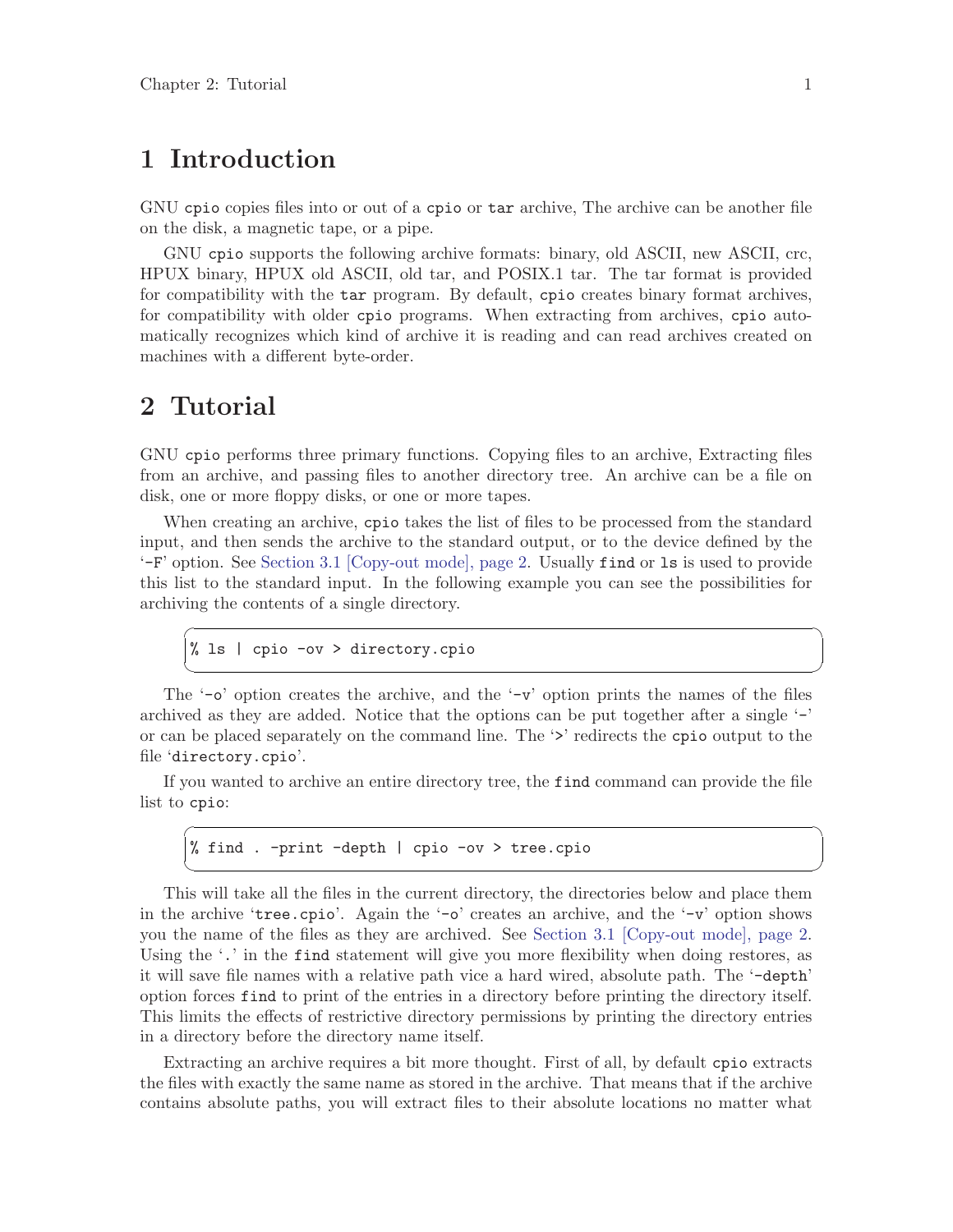<span id="page-3-2"></span>directory you're in when running the command. You can instruct cpio to remove leading slashes using the '--no-absolute-filenames' option. Nevertheless, the good practice is to always test the archive using cpio -t prior to extracting it.

Furthermore, cpio will not create directories by default. Another characteristic, is it will not overwrite existing files unless you tell it to.

 $\sqrt{2\pi}$ 

✡ ✠

 $\sqrt{2\pi}$ 

✡ ✠

 $\sqrt{2\pi}$ 

✡ ✠

```
% cpio -iv < directory.cpio
```
This will retrieve the files archived in the file 'directory.cpio' and restore them to their locations. The  $\div$   $\div$  option extracts the archive and the  $\div$   $\div$  shows the file names as they are extracted. If you are dealing with an archived directory tree, you need to use the '-d' option to create directories as necessary, something like:

% cpio -idv < tree.cpio

This will take the contents of the archive 'tree.cpio' and extract it. If you try to extract the files on top of files of the same name that already exist (and have the same or later modification time) cpio will not extract the file unless told to do so by the '-u' option. See [Section 3.2 \[Copy-in mode\], page 4](#page-5-0).

In copy-pass mode, cpio copies files from one directory tree to another, combining the copy-out and copy-in steps without actually using an archive. It reads the list of files to copy from the standard input; the directory into which it will copy them is given as a non-option argument. See [Section 3.3 \[Copy-pass mode\], page 6.](#page-7-0)

% find . -depth -print0 | cpio --null -pvd new-dir

The example shows copying the files of the present directory, and sub-directories to a new directory called new-dir. Some new options are the '-print0' available with GNU find, combined with the '--null' option of cpio. These two options act together to send file names between find and cpio, even if special characters are embedded in the file names. Another is '-p', which tells cpio to pass the files it finds to the directory 'new-dir'.

## 3 Invoking cpio

## <span id="page-3-0"></span>3.1 Copy-out mode

<span id="page-3-1"></span>In copy-out mode, cpio copies files into an archive. It reads a list of filenames, one per line, on the standard input, and writes the archive onto the standard output. A typical way to generate the list of filenames is with the find command; you should give find the '-depth' option to minimize problems with permissions on directories that are unreadable.

 $\sqrt{1 - \frac{1}{2}}$ 

✡ ✠

Copy-out mode is requested by the '- $\circ$ ' ('--create') command line option, e.g.:

% find | cpio -o > directory.cpio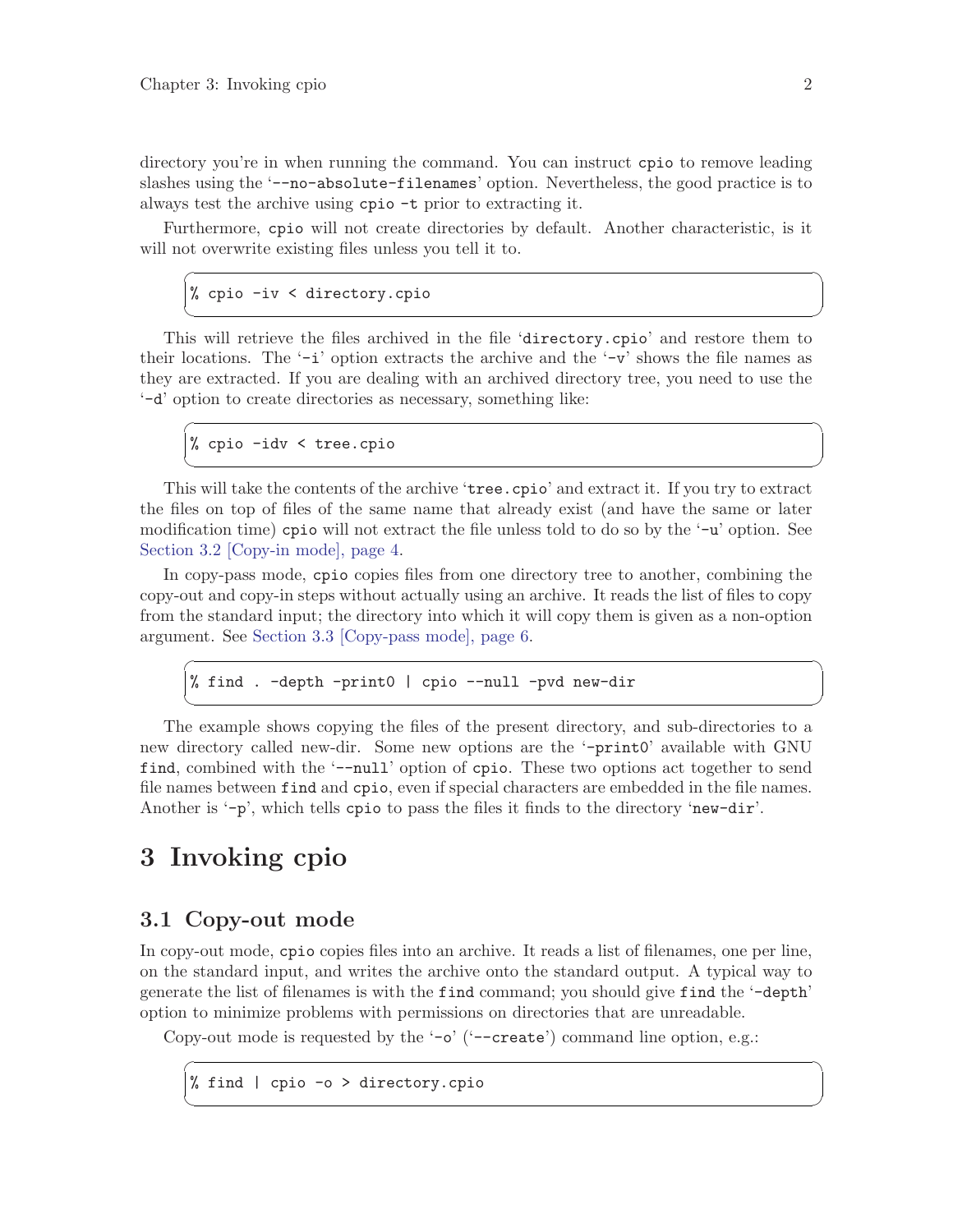The following options can be used in copy-out mode:

 $(-0)$ 

'--null' Filenames in the list are delimited by ASCII null characters instead of newlines.

 $(-\Delta)$ 

#### '--append'

Append to an existing archive.

#### $-$ a'

#### '--reset-access-time'

Reset the access times of files after reading them.

#### '--absolute-filenames'

Do not strip file system prefix components from the file names. This is the default.

#### '--no-absolute-filenames'

Strip file system prefix components from the file names before storing them to the archive.

#### '--block-size=block-size'

Sets the I/O block size to block-size  $*$  512 bytes.

'-B' Set the I/O block size to 5120 bytes.

'-c' Use the old portable (ASCII) archive format.

#### '-C number'

#### '--io-size=number'

Set the I/O block size to the given number of bytes.

#### '-D dir'

 $'-$ -directory=dir'

Change to directory dir

#### '--force-local'

Treat the archive file as local, even if its name contains colons.

#### '-F [[user@]host:]archive-file'

```
'-O [[user@]host:]archive-file'
```
#### '--file=[[user@]host:]archive-file'

Use the supplied archive-file instead of standard input. Optional user and host specify the user and host names in case of a remote archive.

#### '-H format'

#### '--format=format'

Use given archive format. See [\[format\], page 11](#page-12-0), for a list of available formats.

#### $-1$ .

#### '--dereference'

Dereference symbolic links (copy the files that they point to instead of copying the links).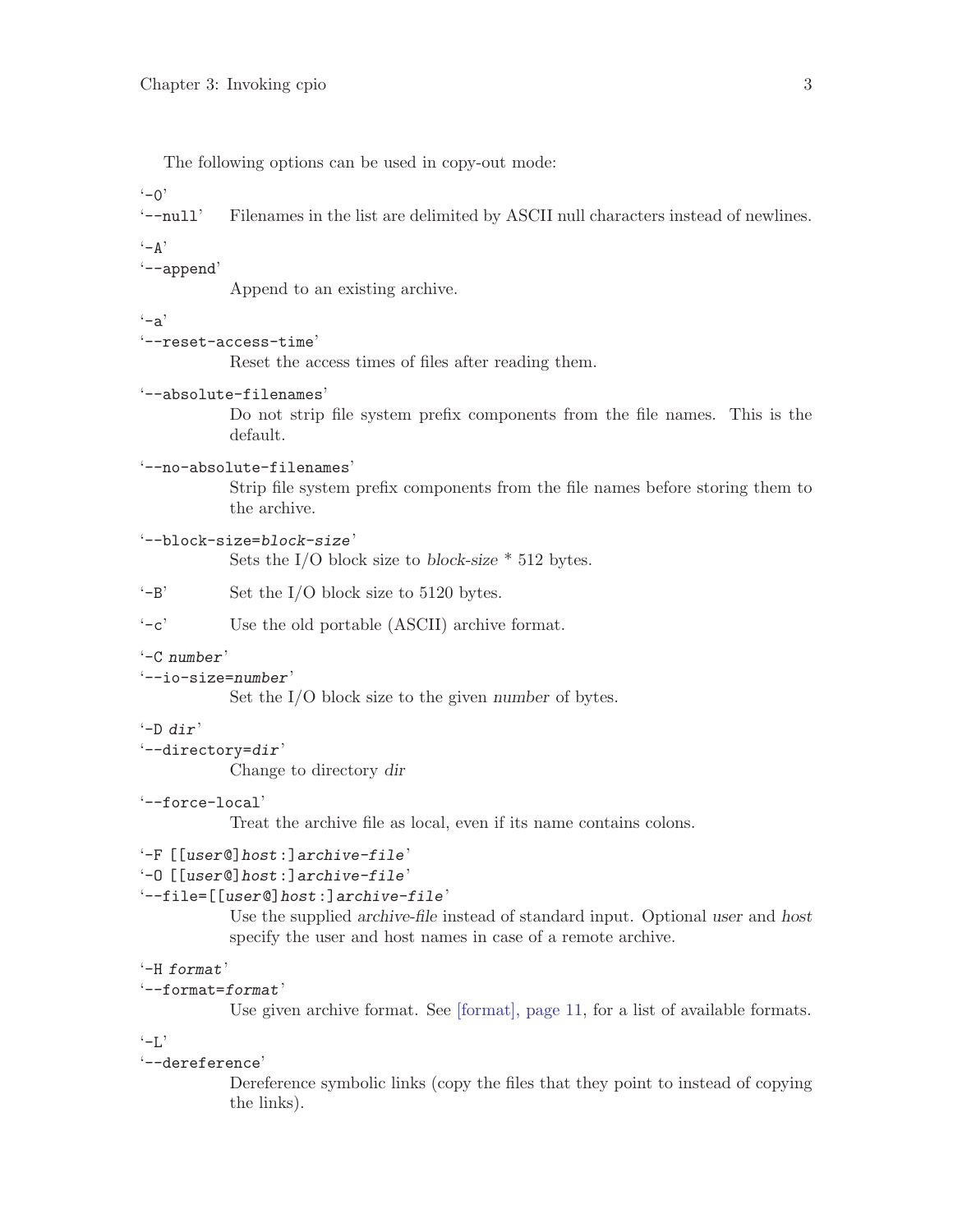<span id="page-5-2"></span>'-M string'

'--message=string'

Print string when the end of a volume of the backup media is reached.

'--quiet' Do not print the number of blocks copied.

```
'--rsh-command=command'
```
Use command instead of rsh to access remote archives.

 $-<sub>R</sub>$ 

```
'--owner=[user][:.][group]'
```
Set the ownership of all files created to the specified user and/or group. See [\[owner\], page 13.](#page-14-0)

 $\cdot$ -v'

'--verbose'

Verbosely list the files processed.

 $(-V)$ 

'--dot' Print a '.' for each file processed.

 $(-M)$ 

 $'-$ -warning= $flag'$ 

Control warning display. Argument is one of 'none', 'truncate', 'no-truncate' or 'all'. See [\[warning\], page 14](#page-15-0), for a detailed discussion of these.

## <span id="page-5-0"></span>3.2 Copy-in mode

<span id="page-5-1"></span>In copy-in mode, cpio copies files from an archive into the filesystem or lists the archive contents. It reads the archive from the standard input. Any non-option command line arguments are shell globbing patterns; only files in the archive whose names match one or more of those patterns are copied from the archive. Unlike in the shell, an initial '.' in a filename does match a wildcard at the start of a pattern, and a  $\gamma$  in a filename can match wildcards. If no patterns are given, all files are extracted.

The copy-in mode is requested by the  $\text{--}i'$  ( $\text{--}$ extract') command line option.

The following options can be used in copy-in mode:

```
'--absolute-filenames'
```
Do not strip file system prefix components from the file names. This is the default.

```
'--no-absolute-filenames'
```
Create all files relative to the current directory.

```
'--block-size=block-size'
```
Sets the I/O block size to block-size  $*$  512 bytes.

 $(-h)$ 

'--swap' Swap both halfwords of words and bytes of halfwords in the data. Equivalent to  $\ensuremath{^{\circ}}$ -sS'.

'-B' Set the I/O block size to 5120 bytes.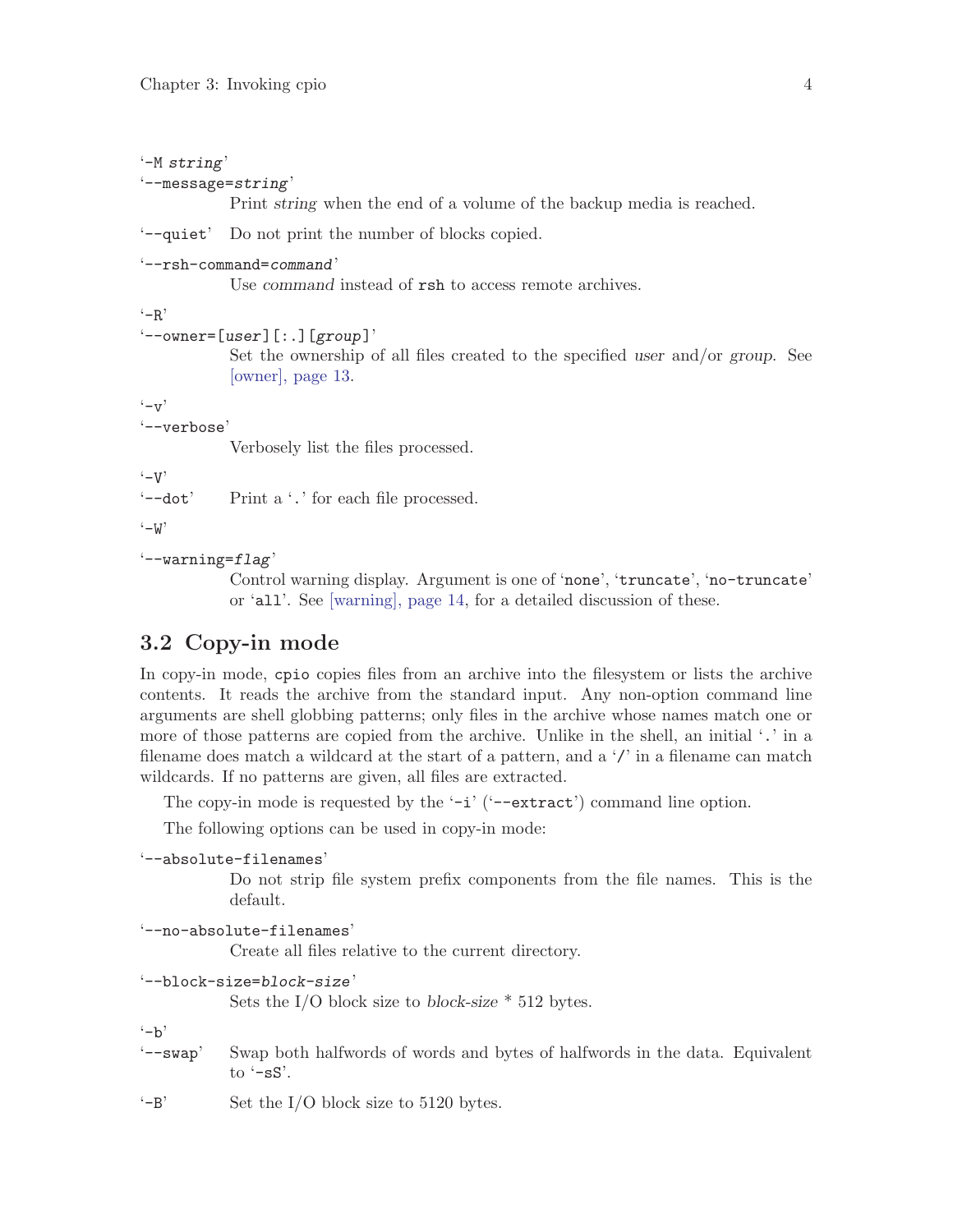'-c' Use the old portable (ASCII) archive format.

### '-C number'

```
'--io-size=number'
```
Set the I/O block size to the given number of bytes.

#### '-D dir'

 $'-$ -directory=dir'

Change to directory dir

#### $- d'$

'--make-directories'

Create leading directories where needed.

## $'-E$  file'

#### '--pattern-file=file'

Read additional patterns specifying filenames to extract or list from file.

#### $(-f)$

'--nonmatching'

Only copy files that do not match any of the given patterns.

#### '--force-local'

Treat the archive file as local, even if its name contains colons.

```
'-F [[user@]host:]archive-file'
```

```
'-I [[user@]host:]archive-file'
```
## '--file=[[user@]host:]archive-file'

Use the supplied archive-file instead of standard input. Optional user and host specify the user and host names in case of a remote archive.

#### '-H format'

```
'--format=format'
```
Use given archive format. See [\[format\], page 11](#page-12-0), for a list of available formats.

#### $(-m)$

#### '--preserve-modification-time'

Retain previous file modification times when creating files.

#### '-M string'

#### '--message=string'

Print string when the end of a volume of the backup media is reached.

```
'--no-preserve-owner'
```
Do not change the ownership of the files.

#### $(-n)$

#### '--numeric-uid-gid'

In the verbose table of contents listing, show numeric UID and GID values.

#### '--only-verify-crc'

When reading a CRC format archive, only verify the CRC's of each file in the archive, don't actually extract the files

'--quiet' Do not print the number of blocks copied.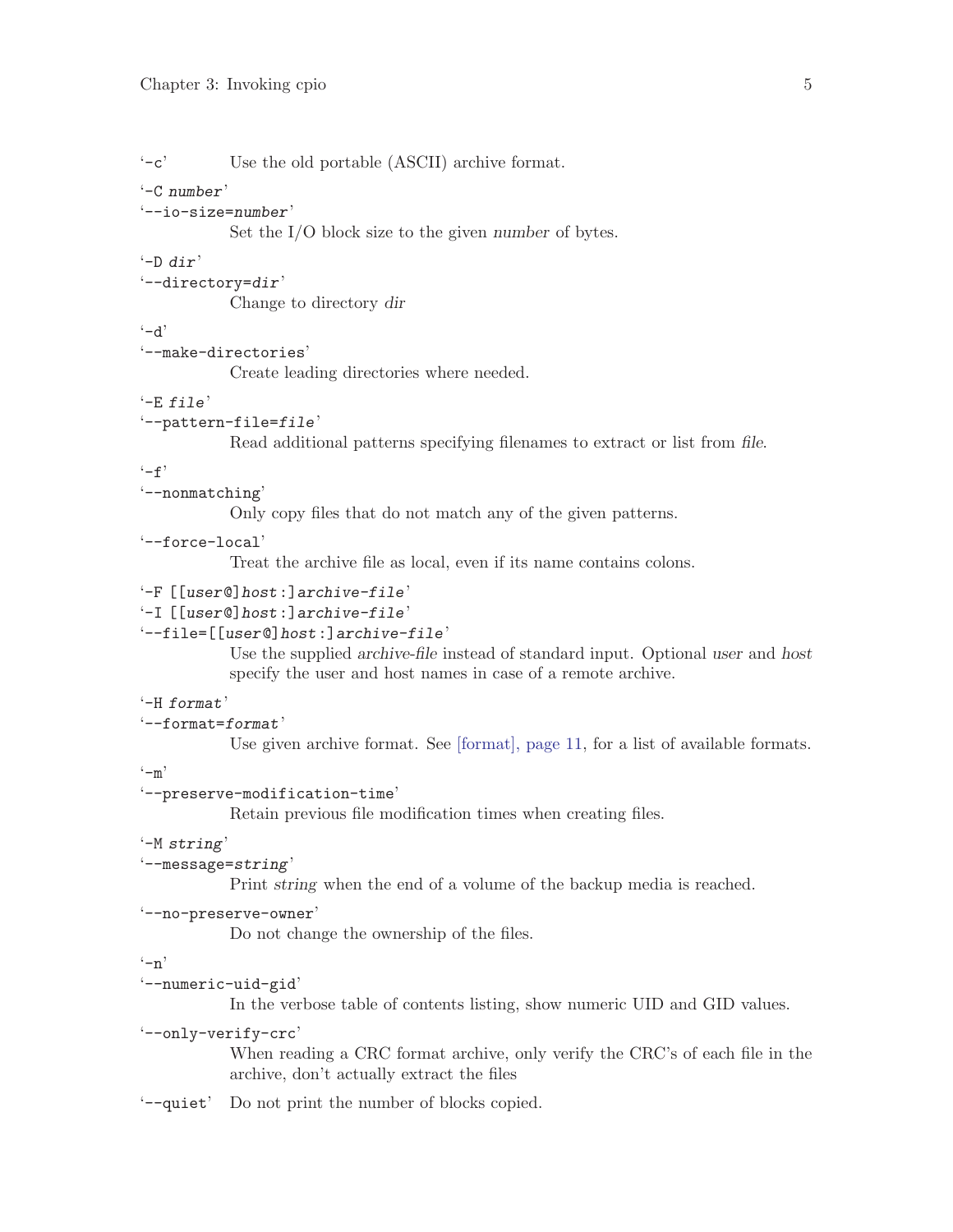```
'--rsh-command=command'
            Use command instead of rsh to access remote archives.
(-r)'--rename'
            Interactively rename files
'--sparse'
            Write files with large blocks of zeros as sparse files.
-s'
'--swap-bytes'
            Swap the bytes of each halfword in the files
-S'
'--swap-halfwords'
            Swap the halfwords of each word (4 bytes) in the files
'--to-stdout'
            Extract files to standard output.
(-1)'--unconditional'
            Replace all files unconditionally.
\cdot-v'
'--verbose'
            Verbosely list the files processed.
\cdot -V''--dot' Print a '.' for each file processed.
(-<sub>W</sub>)'--warning=flag'
            Control warning display. Argument is one of 'none', 'truncate', 'no-truncate'
            or 'all'. See [warning], page 14, for a detailed discussion of these.
```
## <span id="page-7-0"></span>3.3 Copy-pass mode

<span id="page-7-1"></span>In copy-pass mode, cpio copies files from one directory tree to another, combining the copyout and copy-in steps without actually using an archive. It reads the list of files to copy from the standard input; the directory into which it will copy them is given as a non-option argument.

This mode is requested by the '-p' ('--pass-through') command line option.

The following options are valid in copy-out mode:

 $(-0)$ 

'--null' Filenames in the list are delimited by ASCII null characters instead of newlines.

 $(-a)$ 

```
'--reset-access-time'
```
Reset the access times of files after reading them.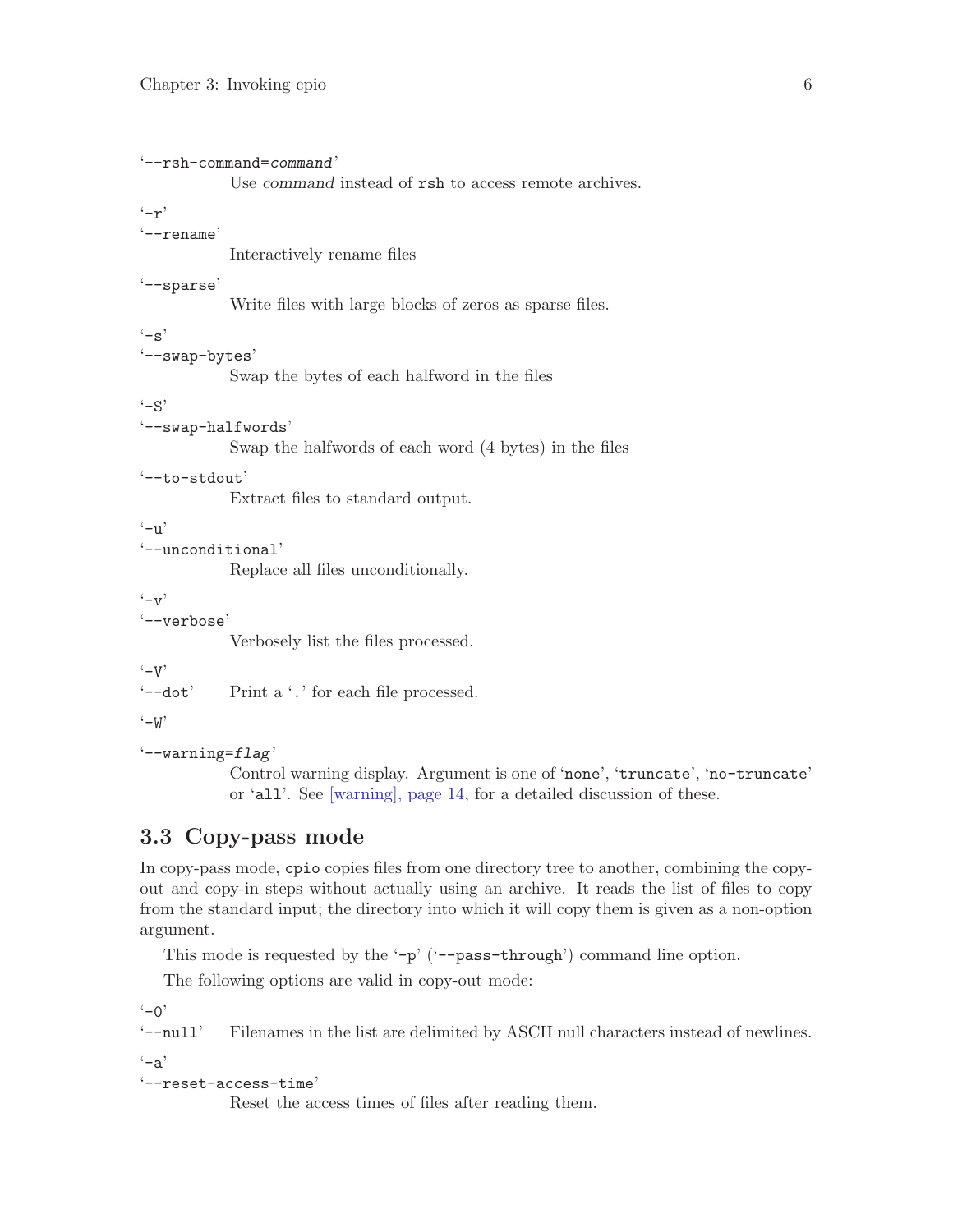#### $- b'$

- '--swap' Swap both halfwords of words and bytes of halfwords in the data. Equivalent to  $\ensuremath{^{\circ}}$ -sS'.
- '--block-size=block-size'

Sets the I/O block size to block-size \* 512 bytes.

- '-B' Set the I/O block size to 5120 bytes.
- '-c' Use the old portable (ASCII) archive format.

#### '-C number'

```
'--io-size=number'
```
Set the I/O block size to the given number of bytes.

### $- d'$

'--make-directories'

Create leading directories where needed.

## '--device-independent'

#### '--reproducible'

Create reproducible archives. This is equivalent to '--ignore-devno --renumber-inodes'.

#### '-D dir'

'--directory=dir'

Change to directory dir

#### '-E file'

#### '--pattern-file=file'

Read additional patterns specifying filenames to extract or list from file.

#### $-*f*$

'--nonmatching'

Only copy files that do not match any of the given patterns.

```
'-F [[user@]host:]archive-file'
```

```
'-O [[user@]host:]archive-file'
```
#### '--file=[[user@]host:]archive-file'

Use the supplied archive-file instead of standard input. Optional user and host specify the user and host names in case of a remote archive.

#### '--force-local'

Treat the archive file as local, even if its name contains colons.

### '-H format'

```
'--format=format'
```
Use given archive format. See [\[format\], page 11](#page-12-0), for a list of available formats.

#### '--ignore-devno'

Store 0 in the device number field of each archive member, instead of the actual device number.

#### $-1'$

'--link' Link files instead of copying them, when possible.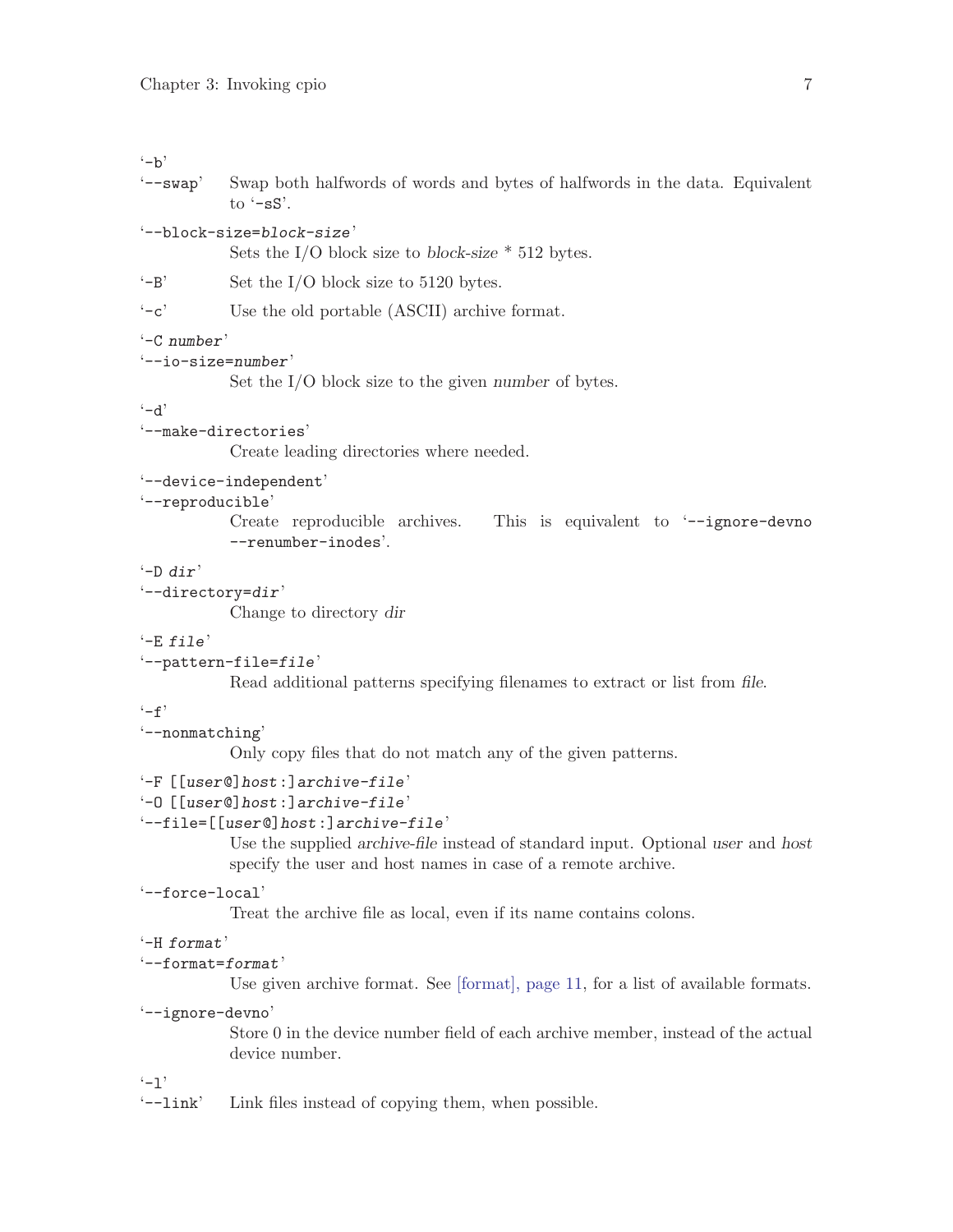#### $-1$ .

#### '--dereference'

Dereference symbolic links (copy the files that they point to instead of copying the links).

#### $\left(-m\right)$

#### '--preserve-modification-time'

Retain previous file modification times when creating files.

#### '-M string'

### '--message=string'

Print string when the end of a volume of the backup media is reached.

#### $(-n)$

#### '--numeric-uid-gid'

In the verbose table of contents listing, show numeric UID and GID values.

#### '--no-preserve-owner'

Do not change the ownership of the files.

### '--only-verify-crc'

When reading a CRC format archive, only verify the CRC's of each file in the archive, don't actually extract the files

'--quiet' Do not print the number of blocks copied.

#### '--rsh-command=command'

Use command instead of rsh to access remote archives.

#### $(-r)$

'--rename'

Interactively rename files

#### '--renumber-inodes'

Renumber inodes when storing them in the archive.

## $-<sub>R</sub>$

#### $'$ --owner=[user][:.][group]'

Set the ownership of all files created to the specified user and/or group. See [\[owner\], page 13.](#page-14-0)

#### $(-s)$

#### '--swap-bytes'

Swap the bytes of each halfword in the files

#### '--sparse'

Write files with large blocks of zeros as sparse files.

#### $-$ S'

#### '--swap-halfwords'

Swap the halfwords of each word (4 bytes) in the files

#### '--to-stdout'

Extract files to standard output.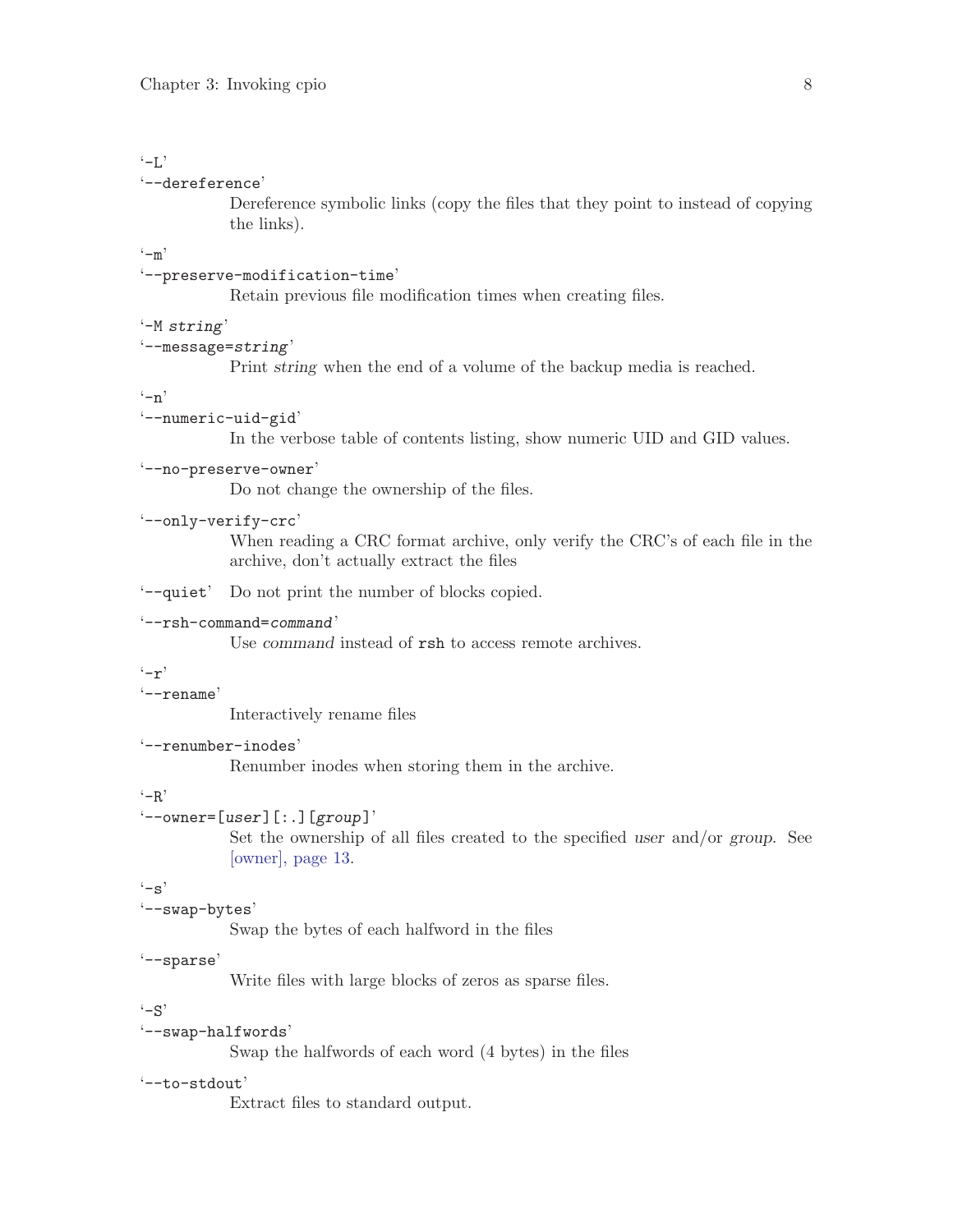<span id="page-10-0"></span> $\cdot$ -u' '--unconditional'

Replace all files unconditionally.

 $(-v)$ 

'--verbose'

Verbosely list the files processed.

 $\cdot -v$ 

'--dot' Print a '.' for each file processed.

 $\cdot -W$ 

```
'--warning=flag'
```
Control warning display. Argument is one of 'none', 'truncate', 'no-truncate' or 'all'. See [\[warning\], page 14](#page-15-0), for a detailed discussion of these.

## 3.4 Options

This section summarizes all available command line options. References in square brackets after each option indicate cpio modes in which this option is valid.

 $-0$ 

--null [[\[copy-in\], page 4,](#page-5-1)[\[copy-out\], page 2,](#page-3-1)[\[copy-pass\], page 6\]](#page-7-1)

Read a list of filenames terminated by a null character, instead of a newline, so that files whose names contain newlines can be archived. GNU find is one way to produce a list of null-terminated filenames. This option may be used in copy-out and copy-pass modes.

-a

|              | --reset-access-time                                                                                                                                                                                                                                                                                                                 |
|--------------|-------------------------------------------------------------------------------------------------------------------------------------------------------------------------------------------------------------------------------------------------------------------------------------------------------------------------------------|
|              | $[ [copy-out], page 2, [copy-pass], page 6]$<br>Reset the access times of files after reading them, so that it does not look like<br>they have just been read.                                                                                                                                                                      |
| -A           | $\lnot$ --append [[copy-out], page 2]<br>Append to an existing archive. Only works in copy-out mode. The archive<br>must be a disk file specified with the '-0' or '-F' ('--file') option.                                                                                                                                          |
| -b<br>--swap | $[$ [copy-in], page 4]<br>Swap both halfwords of words and bytes of halfwords in the data. Equivalent<br>to '-sS'. This option may be used in copy-in mode. Use this option to convert<br>32-bit integers between big-endian and little-endian machines.                                                                            |
| $-B$         | $[ [copy-in], page 4, [copy-out], page 2, [copy-pass], page 6]$<br>Set the I/O block size to 5120 bytes. Initially the block size is 512 bytes.                                                                                                                                                                                     |
|              | --block-size=block-size<br>$\lceil \lceil \cdot \rceil \rceil$ $\lceil \cdot \rceil \rceil$ $\lceil \cdot \rceil \rceil$ $\lceil \cdot \rceil \rceil$ $\lceil \cdot \rceil \rceil$ $\lceil \cdot \rceil \rceil$ $\lceil \cdot \rceil \rceil$ $\lceil \cdot \rceil \rceil$ $\lceil \cdot \rceil \rceil$ $\lceil \cdot \rceil \rceil$ |

[[\[copy-in\], page 4,](#page-5-1)[\[copy-out\], page 2,](#page-3-1)[\[copy-pass\], page 6\]](#page-7-1) Set the I/O block size to block-size \* 512 bytes.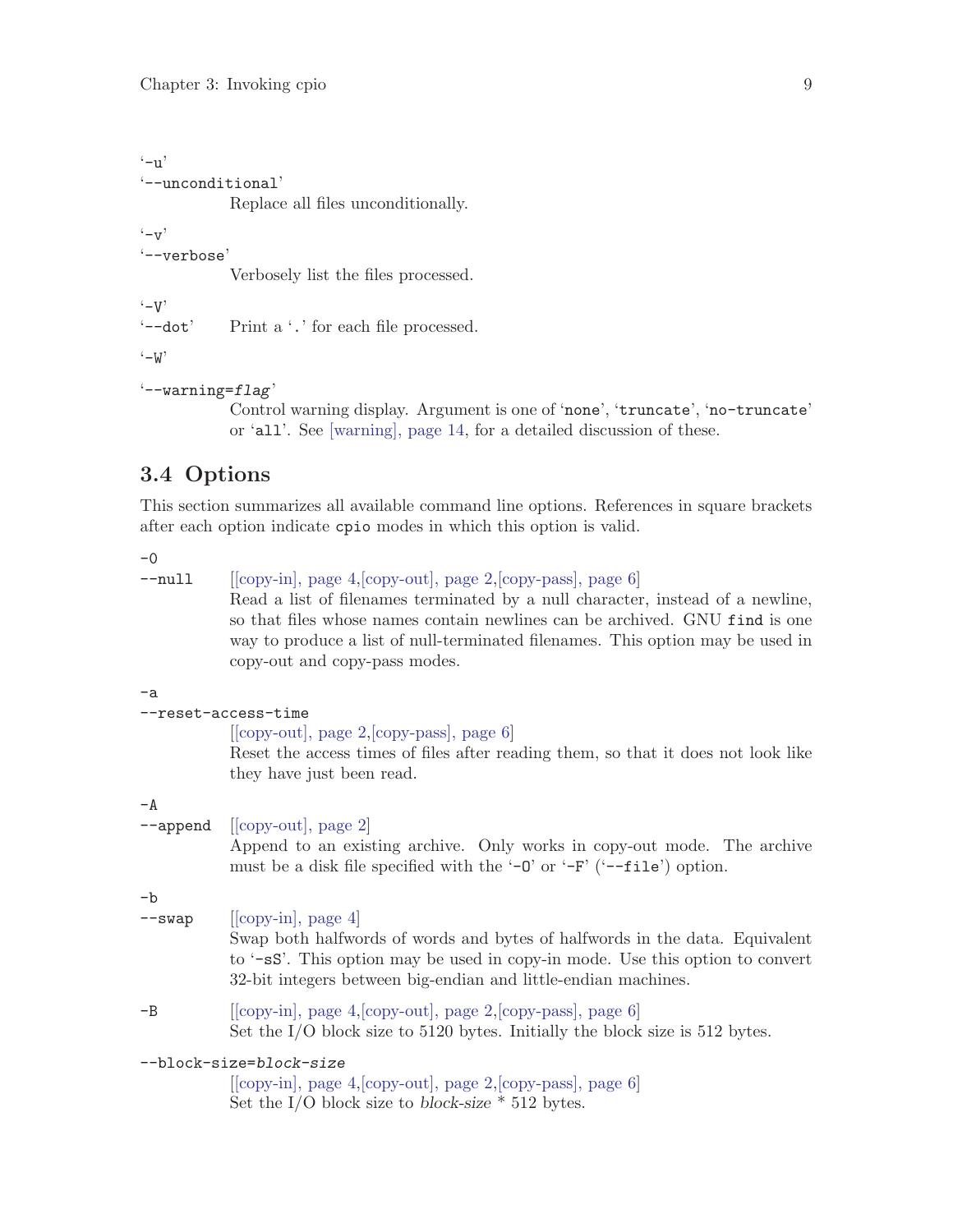| $-c$ | $[ [copy-in], page 4, [copy-out], page 2, [copy-pass], page 6]$ |
|------|-----------------------------------------------------------------|
|      | Use the old portable (ASCII) archive format.                    |

#### -C io-size

#### --io-size=io-size

[[\[copy-in\], page 4,](#page-5-1)[\[copy-out\], page 2,](#page-3-1)[\[copy-pass\], page 6\]](#page-7-1) Set the I/O block size to io-size bytes.

#### -d

#### --make-directories

[[\[copy-in\], page 4,](#page-5-1)[\[copy-pass\], page 6](#page-7-1)] Create leading directories where needed.

#### -D dir

--directory=dir

```
[[copy-in], page 4,[copy-out], page 2,[copy-pass], page 6]
```
Change to the directory dir before starting the operation. This can be used, for example, to extract an archive contents in a different directory:

\$ cpio -i -D /usr/local < archive

or to copy-pass files from one directory to another:

#### \$ cpio -D /usr/bin -p /usr/local/bin < filelist

The '-D' option does not affect file names supplied as arguments to another command line options, such as '-F' or '-E'. For example, the following invocation:

cpio -D /tmp/foo -d -i -F arc

instructs cpio to open the archive file 'arc' in the current working directory, then change to the directory  $\frac{\text{temp}}{\text{top}}$  (too) and extract files to that directory. If '/tmp/foo' does not exist, it will be created first (the '-d' option) and then changed to.

#### -E file

## --pattern-file=file

 $[ [copy-in], page 4]$  $[ [copy-in], page 4]$ 

Read additional patterns specifying filenames to extract or list from file. The lines of file are treated as if they had been non-option arguments to cpio. This option is used in copy-in mode,

#### -f

#### --nonmatching

 $[ [copy-in], page 4]$  $[ [copy-in], page 4]$ 

Only copy files that do not match any of the given patterns.

#### -F archive

#### --file=archive

#### [[\[copy-in\], page 4,](#page-5-1)[\[copy-out\], page 2\]](#page-3-1)

Archive filename to use instead of standard input or output. To use a tape drive on another machine as the archive, use a filename that starts with 'hostname:', where hostname is the name or IP address of the machine. The hostname can be preceded by a username and an '@' to access the remote tape drive as that user,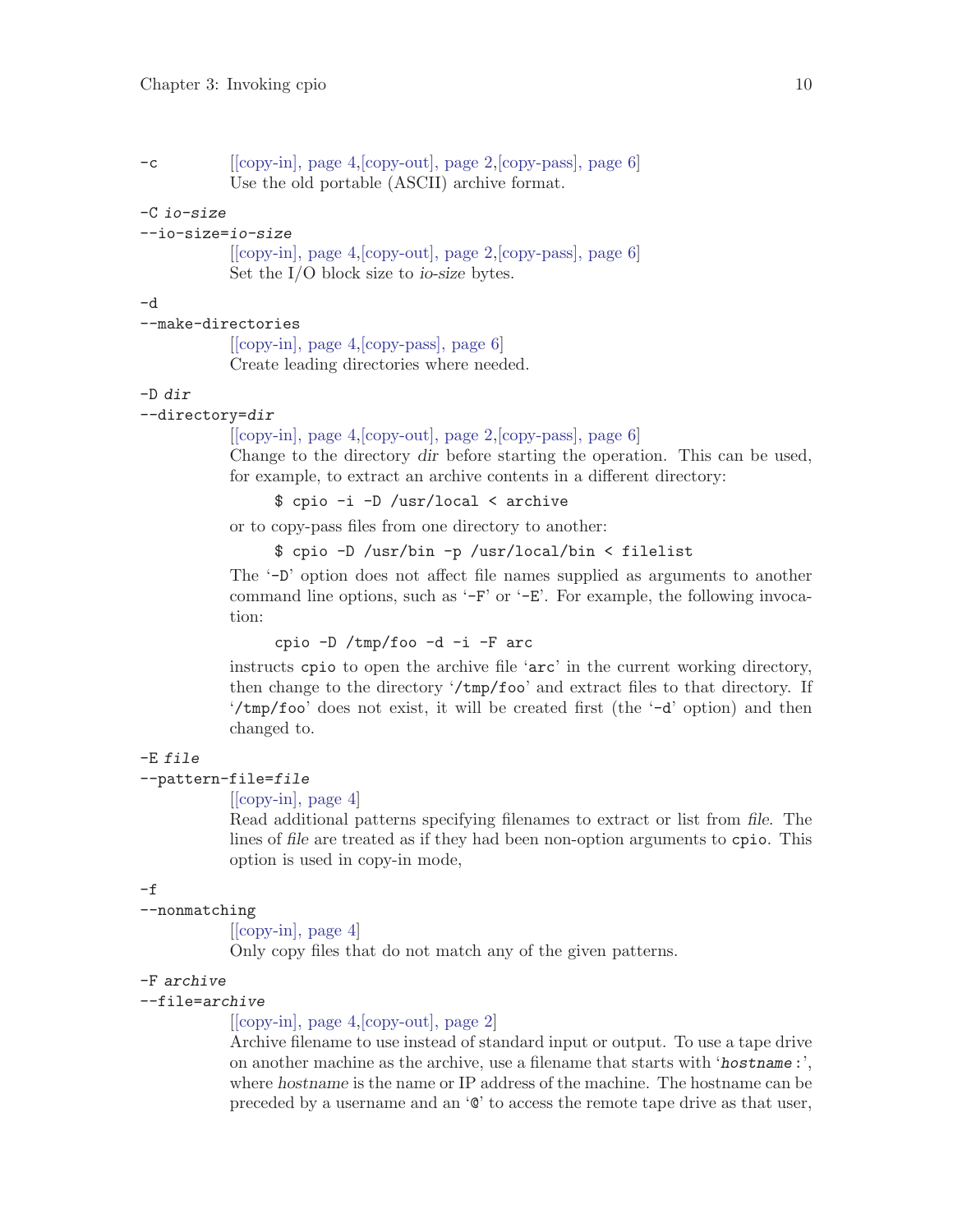if you have permission to do so (typically an entry in that user's '~/.rhosts' file).

#### --force-local

[[\[copy-in\], page 4,](#page-5-1)[\[copy-out\], page 2\]](#page-3-1)

With  $-F$ ,  $-F$ ,  $-T$ , or  $-0$ , take the archive file name to be a local file even if it contains a colon, which would ordinarily indicate a remote host name.

#### <span id="page-12-0"></span>-H format

--format=format

[[\[copy-in\], page 4,](#page-5-1)[\[copy-out\], page 2,](#page-3-1)[\[copy-pass\], page 6\]](#page-7-1)

Use archive format format. The valid formats are listed below with file size limits for individual files in parentheses; the same names are also recognized in all-caps. The default in copy-in mode is to automatically detect the archive format, and in copy-out mode is 'bin'.

- 'bin' The obsolete binary format. (2147483647 bytes)
- 'odc' The old (POSIX.1) portable format. (8589934591 bytes)
- 'newc' The new (SVR4) portable format, which supports file systems having more than 65536 i-nodes. (4294967295 bytes)
- 'crc' The new (SVR4) portable format with a checksum added.
- 'tar' The old tar format. (8589934591 bytes)
- 'ustar' The POSIX.1 tar format. Also recognizes GNU tar archives, which are similar but not identical. (8589934591 bytes)
- 'hpbin' The obsolete binary format used by HPUX's cpio (which stores device files differently).
- 'hpodc' The portable format used by HPUX's cpio (which stores device files differently).

#### -i

--extract

Run in copy-in mode. See [Section 3.2 \[Copy-in mode\], page 4.](#page-5-0)

#### -I archive

#### $[$ [\[copy-in\], page 4\]](#page-5-1)

Archive filename to use instead of standard input. To use a tape drive on another machine as the archive, use a filename that starts with 'hostname:', where hostname is the name or IP address of the remote host. The hostname can be preceded by a username and an '@' to access the remote tape drive as that user, if you have permission to do so (typically an entry in that user's '~/.rhosts' file).

-l

--link [[\[copy-pass\], page 6\]](#page-7-1)

Link files instead of copying them, when possible.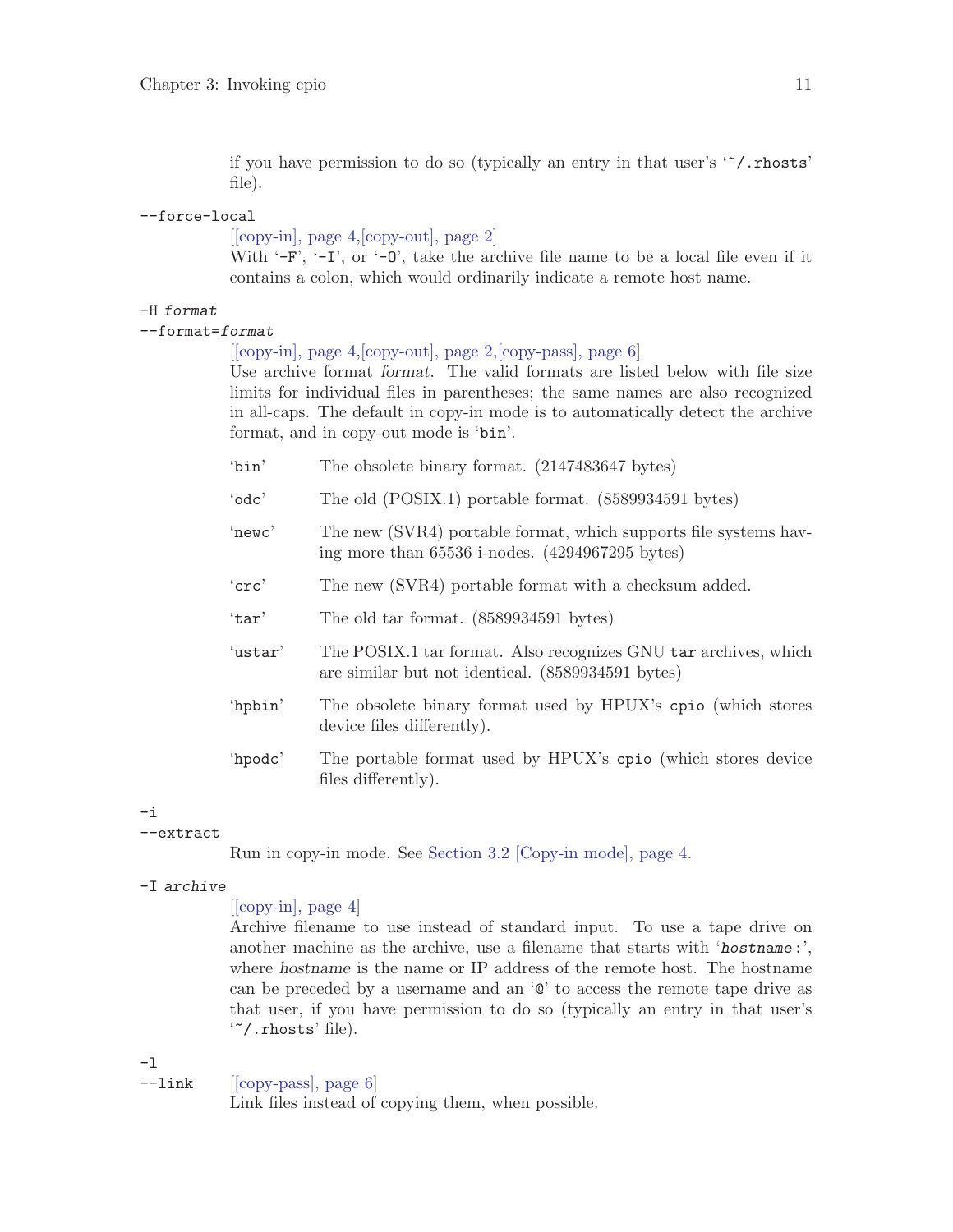## $-I.$

#### --dereference

[[\[copy-in\], page 4,](#page-5-1)[\[copy-pass\], page 6](#page-7-1)]

Copy the file that a symbolic link points to, rather than the symbolic link itself.

-m

#### --preserve-modification-time

[[\[copy-in\], page 4,](#page-5-1)[\[copy-pass\], page 6](#page-7-1)]

Retain previous file modification times when creating files.

#### -M message

#### --message=message

#### [[\[copy-in\], page 4,](#page-5-1)[\[copy-out\], page 2\]](#page-3-1)

Print message when the end of a volume of the backup media (such as a tape or a floppy disk) is reached, to prompt the user to insert a new volume. If message contains the string '%d', it is replaced by the current volume number (starting at 1).

 $-n$ 

#### --numeric-uid-gid

 $[$ [\[copy-in\], page 4\]](#page-5-1)

Show numeric UID and GID instead of translating them into names when using the '--verbose' option.

#### --no-absolute-filenames

[[\[copy-in\], page 4,](#page-5-1)[\[copy-out\], page 2\]](#page-3-1)

Create all files relative to the current directory in copy-in mode, even if they have an absolute file name in the archive.

#### --no-preserve-owner

[[\[copy-in\], page 4,](#page-5-1)[\[copy-pass\], page 6](#page-7-1)]

Do not change the ownership of the files; leave them owned by the user extracting them. This is the default for non-root users, so that users on System V don't inadvertantly give away files. This option can be used in copy-in mode and copy-pass mode

 $-\Omega$ 

--create Run in copy-out mode. See [Section 3.1 \[Copy-out mode\], page 2](#page-3-0).

-O archive

#### [[\[copy-out\], page 2](#page-3-1)]

Archive filename to use instead of standard output. To use a tape drive on another machine as the archive, use a filename that starts with 'hostname:', where hostname is the name or IP address of the machine. The hostname can be preceded by a username and an '@' to access the remote tape drive as that user, if you have permission to do so (typically an entry in that user's '~/.rhosts' file).

#### --only-verify-crc

#### $[$ [\[copy-in\], page 4\]](#page-5-1)

Verify the CRC's of each file in the archive, when reading a CRC format archive. Don't actually extract the files.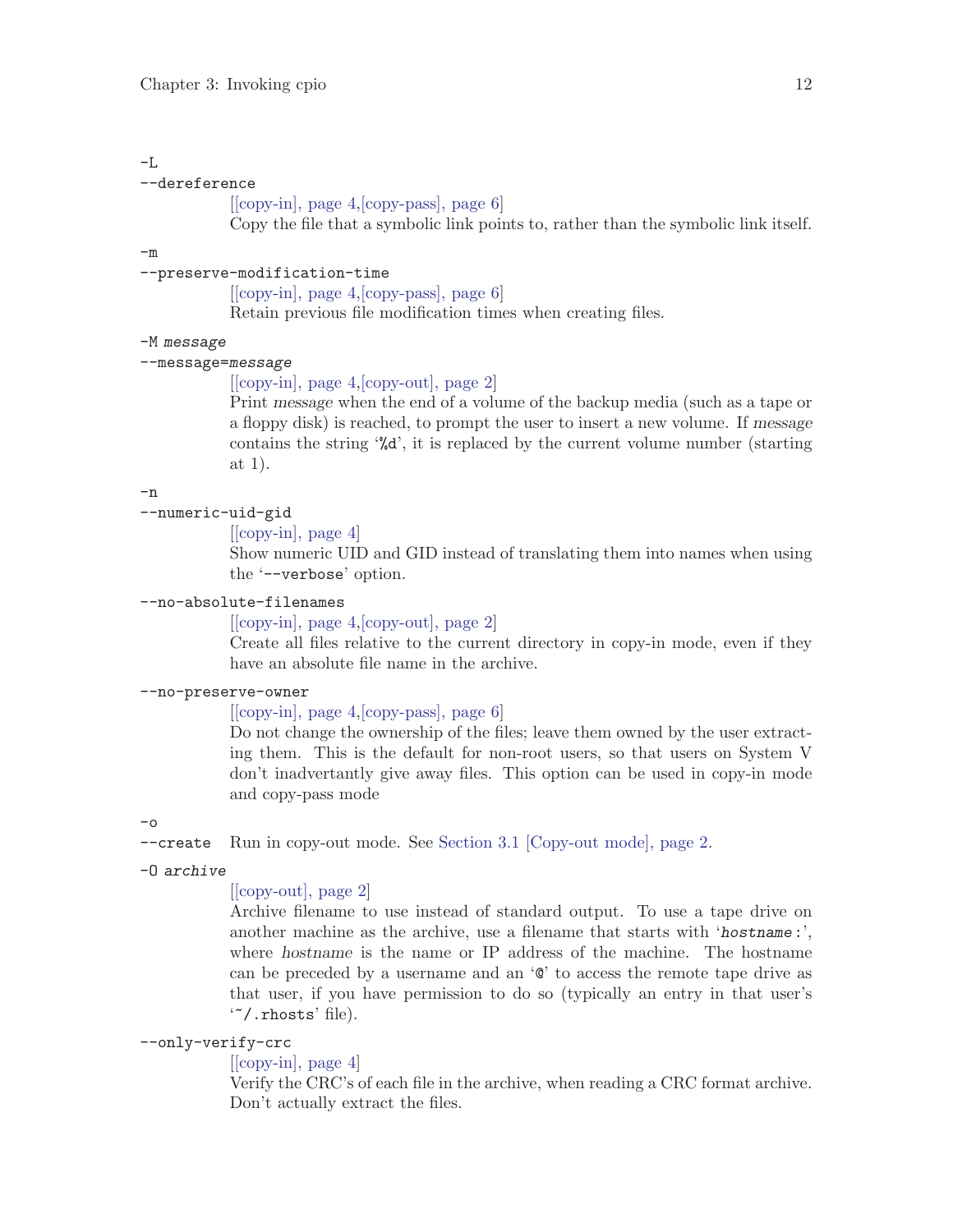## -p --pass-through Run in copy-pass mode. See [Section 3.3 \[Copy-pass mode\], page 6.](#page-7-0) --quiet [[\[copy-in\], page 4,](#page-5-1)[\[copy-out\], page 2,](#page-3-1)[\[copy-pass\], page 6\]](#page-7-1) Do not print the number of blocks copied. -r --rename [[\[copy-in\], page 4\]](#page-5-1)

Interactively rename files.

#### <span id="page-14-0"></span>-R owner

#### --owner owner

#### $[ [copy-in], page 4, [copy-out], page 2, [copy-pass], page 6]$  $[ [copy-in], page 4, [copy-out], page 2, [copy-pass], page 6]$  $[ [copy-in], page 4, [copy-out], page 2, [copy-pass], page 6]$  $[ [copy-in], page 4, [copy-out], page 2, [copy-pass], page 6]$  $[ [copy-in], page 4, [copy-out], page 2, [copy-pass], page 6]$  $[ [copy-in], page 4, [copy-out], page 2, [copy-pass], page 6]$

In copy-in and copy-pass mode, set the ownership of all files created to the specified owner (this operation is allowed only for the super-user). In copy-out mode, store the supplied owner information in the archive.

The argument can be either the user name or the user name and group name, separated by a dot or a colon, or the group name, preceeded by a dot or a colon, as shown in the examples below:

```
cpio --owner smith
cpio --owner smith:
cpio --owner smith:users
cpio --owner :users
```
The argument parts are first looked up in the system user and group databases, correspondingly. If any of them is not found there, it is treated as numeric UID or GID, provided that it consists of decimal digits only.

To avoid the lookup and ensure that arguments are treated as numeric values, prefix them with a plus sign, e.g.:

cpio --owner +0 cpio --owner +0: cpio --owner +0:+0 cpio --owner :+0

If the group is omitted but the ':' or '.' separator is given, as in the second example. the given user's login group will be used.

#### --rsh-command=command

[[\[copy-in\], page 4,](#page-5-1)[\[copy-out\], page 2,](#page-3-1)[\[copy-pass\], page 6\]](#page-7-1)

Notifies cpio that is should use command to communicate with remote devices.

#### $-\mathbf{s}$

#### --swap-bytes

[[\[copy-in\], page 4\]](#page-5-1)

Swap the bytes of each halfword (pair of bytes) in the files. This option can be used in copy-in mode.

#### $-S$

#### --swap-halfwords

#### $[$ [\[copy-in\], page 4\]](#page-5-1)

Swap the halfwords of each word (4 bytes) in the files. This option may be used in copy-in mode.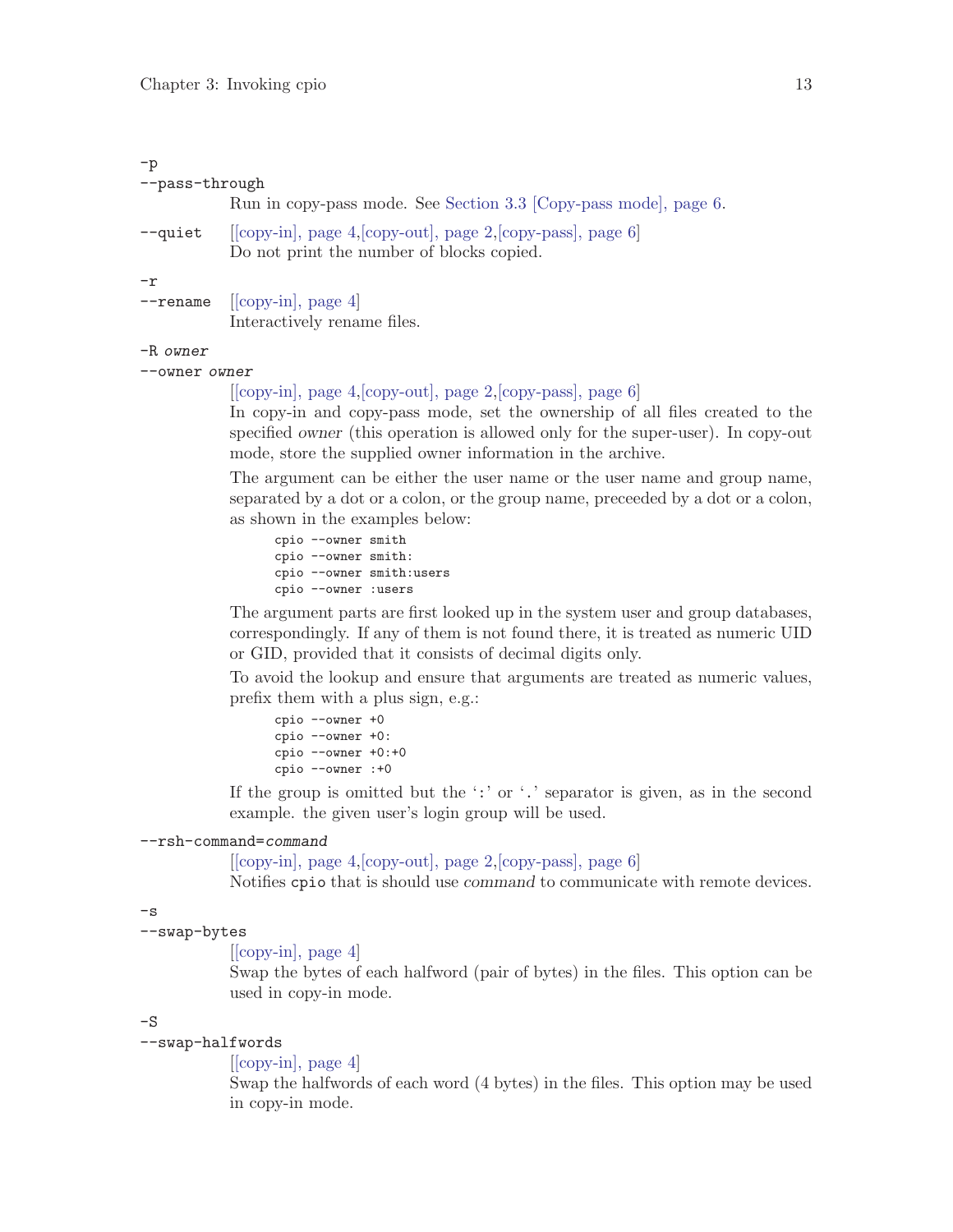--sparse [[\[copy-in\], page 4,](#page-5-1)[\[copy-pass\], page 6](#page-7-1)]

| 원 사<br>۰ |
|----------|

|              | Write files with large blocks of zeros as sparse files. This option is used in<br>copy-in and copy-pass modes.                                 |
|--------------|------------------------------------------------------------------------------------------------------------------------------------------------|
| -t.          |                                                                                                                                                |
| $-$ list     | $[ [copy-in], page 4]$<br>Print a table of contents of the input. Can be used alone, as a mode designator,<br>in which case $\div$ is implied. |
| $-to-stdout$ |                                                                                                                                                |
|              | $[ [copy-in], page 4]$                                                                                                                         |
|              | Extract files to standard output. This option may be used in copy-in mode.                                                                     |
|              |                                                                                                                                                |

#### -u

#### --unconditional

[[\[copy-in\], page 4,](#page-5-1)[\[copy-pass\], page 6](#page-7-1)]

Replace all files, without asking whether to replace existing newer files with older files.

#### $-v$

#### --verbose

[[\[copy-in\], page 4,](#page-5-1)[\[copy-out\], page 2,](#page-3-1)[\[copy-pass\], page 6\]](#page-7-1)

List the files processed, or with  $\div \div$ , give an  $\text{ls} - \text{l}$  style table of contents listing. In a verbose table of contents of a ustar archive, user and group names in the archive that do not exist on the local system are replaced by the names that correspond locally to the numeric UID and GID stored in the archive.

#### $-V$

| --dot | $[ [copy-in], page 4, [copy-out], page 2, [copy-pass], page 6]$ |
|-------|-----------------------------------------------------------------|
|       | Print a '.' for each file processed.                            |

#### --version

Print the cpio program version number and exit.

#### <span id="page-15-0"></span> $-{\mathtt W}$

#### --warning=flag

[[\[copy-in\], page 4,](#page-5-1)[\[copy-out\], page 2,](#page-3-1)[\[copy-pass\], page 6\]](#page-7-1) Control warning display. The argument is one of the following:

| none        | Disable all warnings.                                 |
|-------------|-------------------------------------------------------|
| all         | Enable all warnings.                                  |
|             | truncate Warn about truncation of file header fields. |
| no-truncate |                                                       |

Disable truncation warnings.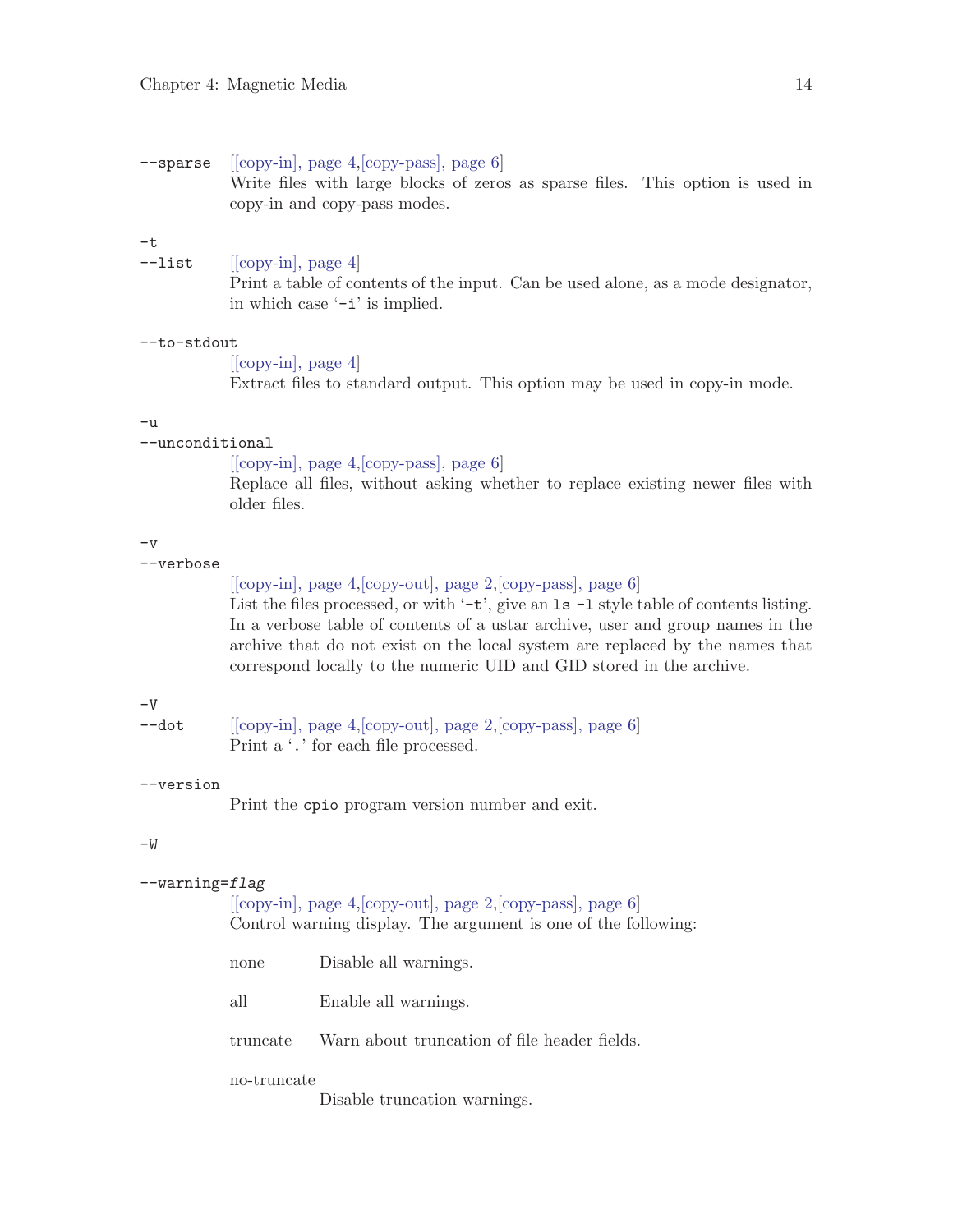## <span id="page-16-0"></span>4 Magnetic Media

Archives are usually written on removable media–tape cartridges, mag tapes, or floppy disks.

The amount of data a tape or disk holds depends not only on its size, but also on how it is formatted. A 2400 foot long reel of mag tape holds 40 megabytes of data when formated at 1600 bits per inch. The physically smaller EXABYTE tape cartridge holds 2.3 gigabytes.

Magnetic media are re-usable–once the archive on a tape is no longer needed, the archive can be erased and the tape or disk used over. Media quality does deteriorate with use, however. Most tapes or disks should be disgarded when they begin to produce data errors.

Magnetic media are written and erased using magnetic fields, and should be protected from such fields to avoid damage to stored data. Sticking a floppy disk to a filing cabinet using a magnet is probably not a good idea.

## 5 Reporting bugs or suggestions

It is possible you will encounter a bug in cpio. If this happens, we would like to hear about it. As the purpose of bug reporting is to improve software, please be sure to include maximum information when reporting a bug. The information needed is:

- Version of the package you are using.
- Compilation options used when configuring the package.
- Conditions under which the bug appears.

Send your report to [bug-cpio@gnu.org](mailto:bug-cpio@gnu.org). This is a public mailing list; all correspondence sent to it is archived and is available at <https://lists.gnu.org/archive/html/bug-cpio>. Your bug report will be visible there, too. The list is not limited to bug reports, in fact it is dedicated to any kind of technical discussions regarding GNU cpio. If you wish to subscribe to it, visit <https://lists.gnu.org/mailman/listinfo/bug-cpio>.

## Concept Index

## A

## $\rm C$

| copy-out $\ldots \ldots \ldots \ldots \ldots \ldots \ldots \ldots \ldots \ldots \ldots 2$ |
|-------------------------------------------------------------------------------------------|
|                                                                                           |
| copying directory structures $\dots \dots \dots \dots \dots$ 1                            |
| create archive $\dots \dots \dots \dots \dots \dots \dots \dots \dots \dots 2$            |
|                                                                                           |

## E

| extract files from an archive $\ldots \ldots \ldots \ldots \ldots$      |  |
|-------------------------------------------------------------------------|--|
| extracting a cpio archive $\dots \dots \dots \dots \dots \dots \dots$ 1 |  |

## I

|--|--|--|--|--|

## M

|--|--|--|--|--|--|--|--|--|--|--|--|--|--|--|--|--|--|--|--|--|--|--|--|--|--|--|

## P

passing directory structures . . . . . . . . . . . . . . . . . [1](#page-2-0)